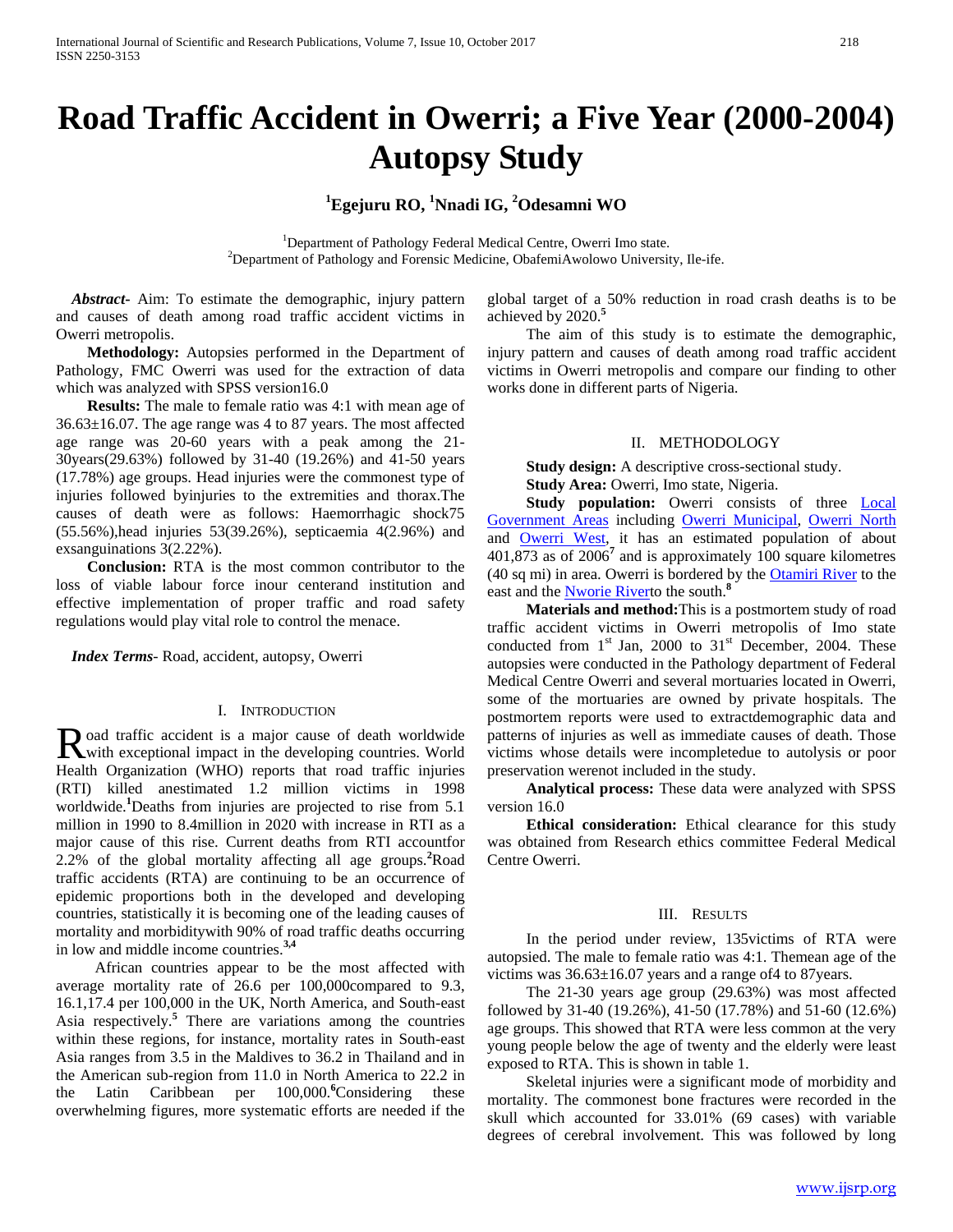bones of the extremities among which fractures of the femur accounted for 16.27% (34 cases), tibia14.36% (30 cases), fibula and humerus 11.96% (25 cases respectively). The less bones were pelvis 4.3% (9 cases), ulna 2.87% (6 cases), ribs 2.39% (5 cases), vertebrae 1.44% (3cases), clavicle 0.96% (2 cases) sternum 0.48% (1 case) This is shown in Table 2.

 The common sites of injuries were the head and neck region 39.31% (103 cases), the lower limbs 22.51% (59), upper limbs 14.12% (37), thorax 9.16% (24), abdomen 5.73% (15),viscera 5.73% (15) and pelvis 3.44% (9). This is shown in table 3.

The leading causes of death were haemorrhagic shock 75 (55.56%), head injuries 53 (39.26%), septicaemia 4(2.96%) and exsanguinations 3 (2.22%).

## **Table 1 shows the number of victims in each age group.**

| S/N            | Age group | Freq.          | $\%$  |
|----------------|-----------|----------------|-------|
| 1              | $1-10$    | 7              | 5.18  |
| $\overline{2}$ | 11-20     | 12             | 8.89  |
| 3              | 21-30     | 40             | 29.63 |
| 4              | $31 - 40$ | 26             | 19.26 |
| 5              | $41 - 50$ | 24             | 17.78 |
| 6              | 51-60     | 17             | 12.60 |
| 7              | 61-70     | 5              | 3.70  |
| 8              | 71-80     | 2              | 1.48  |
| 9              | 81-90     | $\mathfrak{D}$ | 1.48  |
| Total          |           | 135            | 100   |
|                |           |                |       |

| $\ensuremath{\mathrm{S/N}}$ | Bone      | freq           | $\%$  |
|-----------------------------|-----------|----------------|-------|
| $\mathbf{1}$                | Skull     | 69             | 33.01 |
| 2                           | Vertebrae | 3              | 1.44  |
| 3                           | Clavicle  | $\overline{2}$ | 0.96  |
| $\overline{4}$              | Ribs      | 5              | 2.39  |
| 5                           | Sternum   | $\mathbf{1}$   | 0.48  |
| 6                           | Humerus   | 25             | 11.96 |
| $\overline{7}$              | Ulna      | 6              | 2.87  |
| 8                           | Pelvis    | 9              | 4.30  |
| 9                           | Femur     | 34             | 16.27 |
| 10                          | Tibia     | 30             | 14.36 |
| 11                          | Fibula    | 25             | 11.96 |
| Total                       |           | 209            | 100   |

| S/N   | PART OF THE BODY          | Freq            | $\%$  |
|-------|---------------------------|-----------------|-------|
|       | Head and neck             | I <sub>03</sub> | 39.31 |
| 2     | Chest                     | 24              | 9.16  |
| 3     | Abdomen                   | 15              | 5.73  |
|       | Upper limb                | 37              | 14.12 |
|       | Lower limb                | 59              | 22.51 |
|       | Pelvis                    | q               | 3.44  |
|       | Viscera (internal organs) | 15              | 5.73  |
| Total |                           | 262             | 100   |

## **Table 2. Showing the common sites of skeletal injuries.**

**Table 3: The most common sites of injuries among the victims** 

## **Figure 1. Photomicrograph Showing head injury with subarachnoid haemorrhage**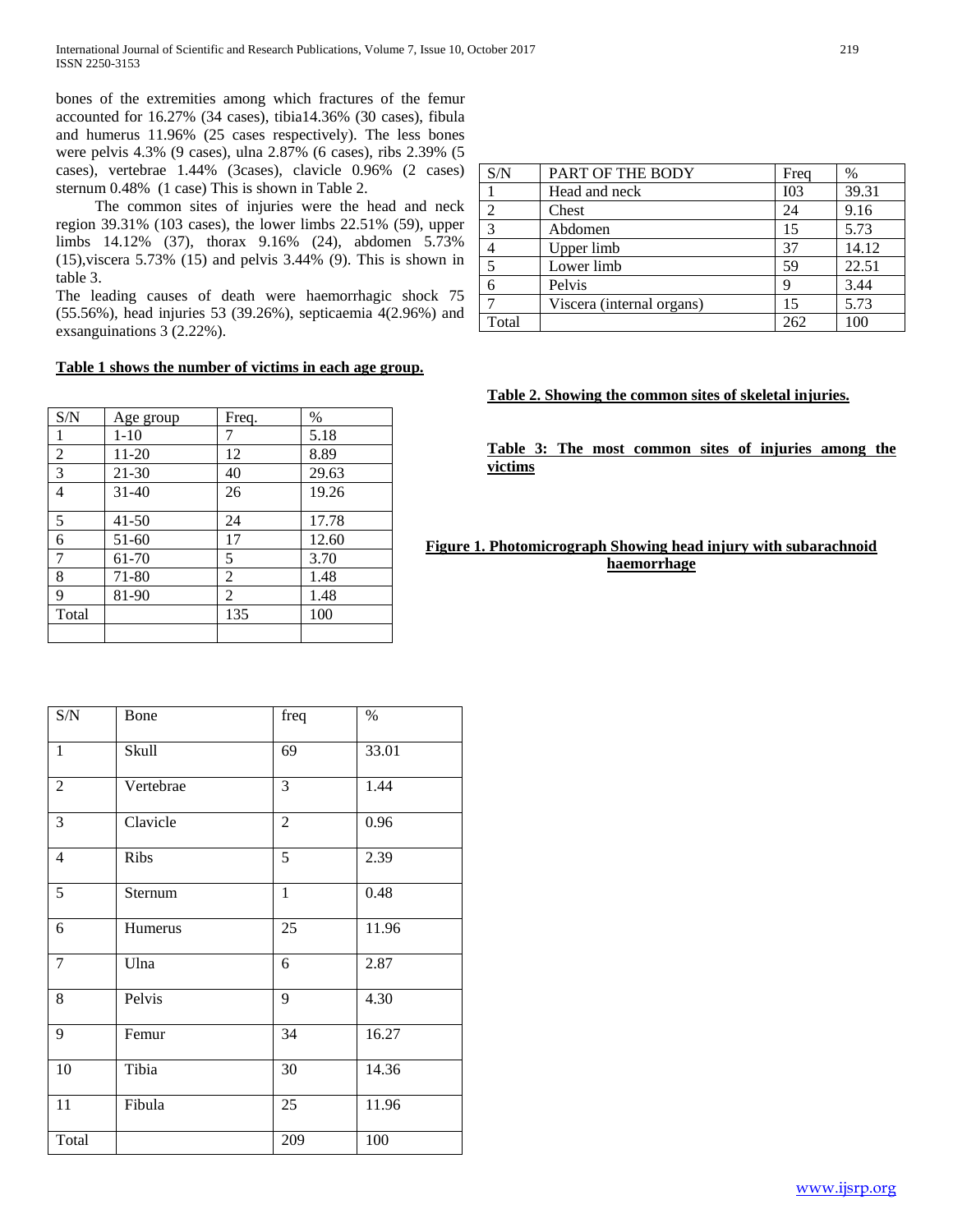

**Figure 2. Photomicrograph showing brain subdural haemorrhage.**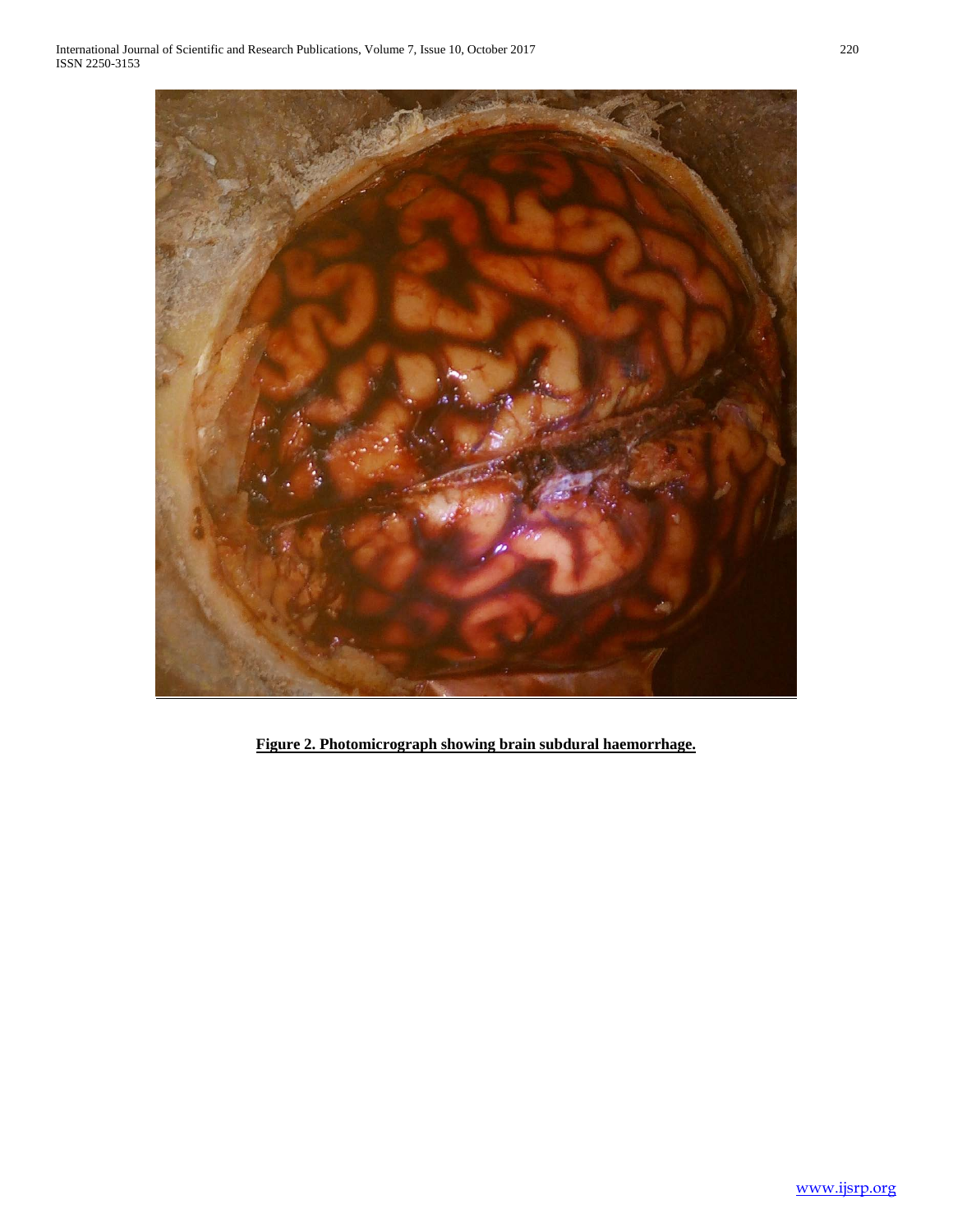

## IV. DISCUSSION

 In this study, the male to female ratio of the victims was 4:1 and mean age of was 36.6±16.0 years. Similar findings were reported inUmuahia,**<sup>9</sup>** Benin City**10,11** and Singapore.**<sup>12</sup>**This shows that males were most affected gender in this study. Obviously, males play critical role in the families as the bread winners as well as the dominant male-driven economy in our society. However, gender ratio from Ilorin,**<sup>13</sup>**Guinea**<sup>14</sup>**, Pakistan**<sup>15</sup>** and Iran**<sup>16</sup>** were slightly lower than those of our findings with exceptionally high ratios from Saudi Arabia**<sup>17</sup>** and Bangalore,India**<sup>18</sup>** where the male to female ratios were 14:1 and 11.5:1 respectively. The skew towards male gender is a reflection of gender inequalities in this part of the world where most sociocultural and economic responsibilities are shouldered by males. In Saudi Arabia, women are not allowed to take part in the religious, socio-cultural, economic and political activities in the country where most people are Muslims.

 We observed that107 (79.26%) of the victims were aged between 21 and 60 years with peak among the 21-30 years (29.63%) followed by the 31-40 (19.26%) and 41-50 year (17.78%) age groups. Similar findings were reported from Benin City,**<sup>11</sup>**Sagamu,**<sup>19</sup>**Port-Harcourt,**<sup>20</sup>**Libya,**<sup>21</sup>**Pakistan,**<sup>13</sup>**Vietnam,**<sup>22</sup>**

India.**23,24**and Jamaica.**<sup>25</sup>**However, the most affected age groups in Guinea**<sup>14</sup>**, China,**<sup>26</sup>**Dhaka, Bangladesh,**<sup>27</sup>**and Argentina,**<sup>28</sup>**were 35- 49, 31-48, 31-40, 15-29 respectively. These variations may occur even within the same country. Our findings also showed that 14.81% (20)were children and the most affected age group was the 11-19 age groups. It appears that the mortality rates of the

children in our study was high compared to reports from Jamaica,**<sup>25</sup>** China,**<sup>26</sup>** India**<sup>29</sup>**where children were involved in 11%,2.8% and 4.9% respectively.

 In this study, 5.18% (7cases) of the RTA victims were elders above the age of 60 years. This finding was lowerthan the rate of mortality among the elderly (11%) reported in china.**<sup>26</sup>**This reflects the minimal socio-economic expectation on our elders compared to the Chinese and people in developed world.

The external injuries and fractures were observed in the Head and neck region in 103 cases (39.31%), the lower limb in 59 cases (22.51%), upper limb 37 (14.12%), chest 24(9.16%), pelvis 9(3.44%), abdomen and viscera 15 (5.73%) respectively. In Iran, [Mohammadi](http://www.ncbi.nlm.nih.gov/pubmed/?term=Mohammadi%20G%5BAuthor%5D&cauthor=true&cauthor_uid=22583531) et al. <sup>30</sup> reported that head and neck region was involved in 69% of the victims. Similarly in Jammu, India, Khajuria et al.**<sup>31</sup>**reported that limb injuries constituted 31.08% (189) of the total injuries, followed by injuries involving head, thorax, abdomen, pelvis and spine. The further observedthat 68.85% of RTA victims had head injuries culminating in skull fractures.

 The extremities were the second commonest site of injuries after the head and neck region constituting 36.63% (96), followed by the thorax. This agreed with reports byFarooqui et al.**<sup>32</sup>** in Maharashtra, India. Our study had very low frequency of abdomino-pelvic injuries (5.73%), however Ahmad et al.**<sup>27</sup>** reported 77% abdominal injuries affecting the viscera mainly the liver and spleen in Bangladesh.

 We observed that the commonest cause of death was haemorrhagic shock 75 (55.56%). This resulted from extensive injuries to soft tissues and bones. This agreed with reports from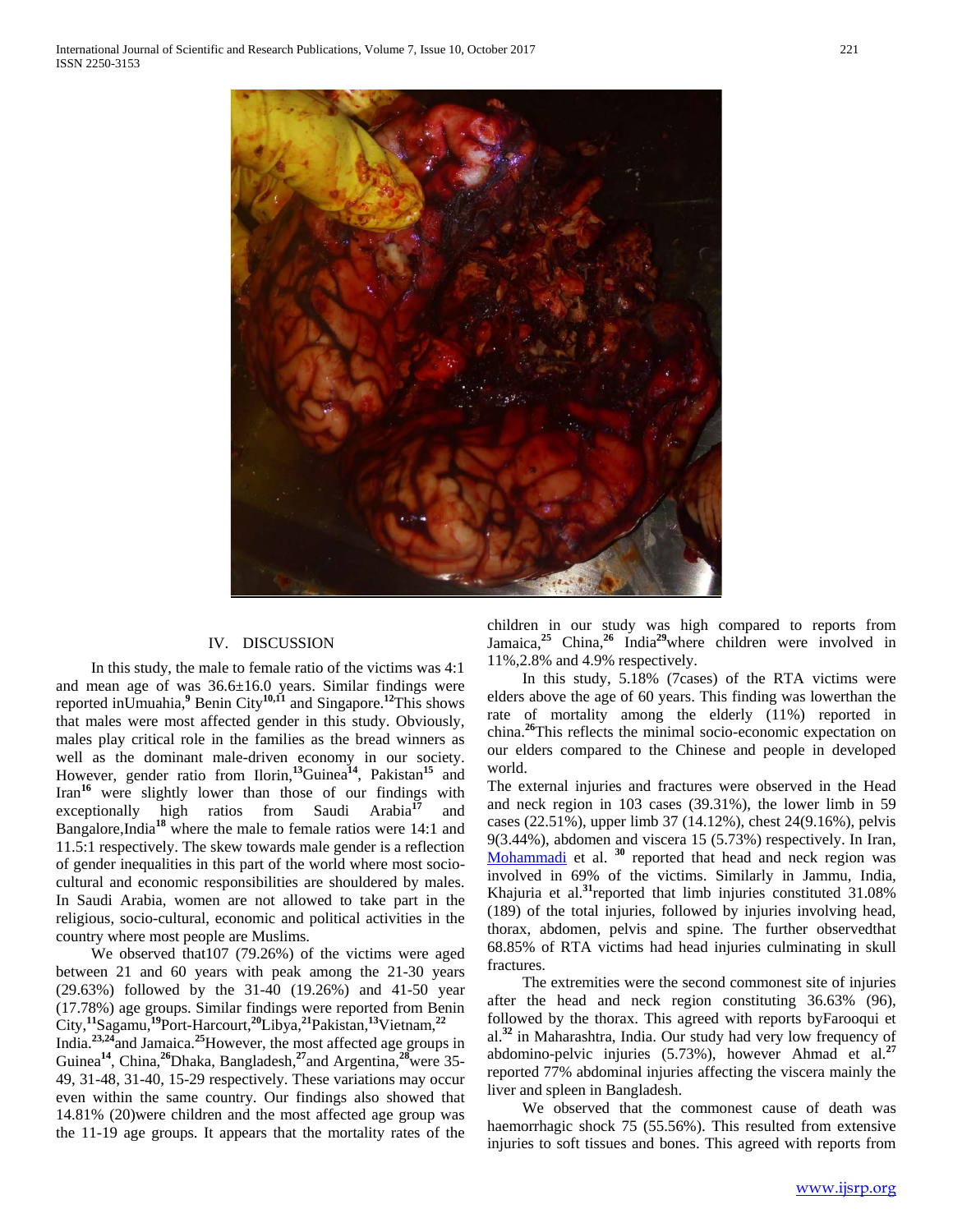India and Fiji.**33,34**However, Eid et al.**<sup>35</sup>** reported that haemorrhagic shock accounted for about 25% of death among RTA victims in Karnataka, India.

 Head injuries constituted 53 (39.26%) of mechanism of death in this study. Most of the head injuries resulted in skull fractures with or without brain parenchymal or intracranial haemorrhage. Similar reports were made fromUnited Arab Emirates, **36,37**andIndia.**<sup>35</sup>**

 Septicaemia accounted for 2.96% (4 cases) of death in this study. This is usually a complication of RTA in cases where secondary bacterial infection of wounds occurs. Similar report was made by Dileep et al.**<sup>35</sup>** in India where 5.9% of RTA victims died following septic shock. Furthermore, exsanguinations were observed in 2.22% (3) of the victims. The major causes of exsanguinations wereviscera laceration involving the heart, lungs, decapitation and extensive soft tissue injuries with massive haematoma.

#### **REFERENCES**

- [1] World Health Organization. (2004). World health day 2004 Theme: Road safety is no accident.
- [2] Odero W. Paper titled; Road traffic injuries little discussed killer in sub-Saharan Africa. At Harvard center for population and development studies.2004:1-2. [www.unisa.ac.za/contents/faculties/humanities/s](http://www.unisa.ac.za/contents/faculties/humanities/)hs/docs/safety-2005vol1.pdf(Accessed 1 March2007)
- [3] Ghaffar1 UB, Ahmed SM. A Review of Road traffic accident in Saudi Arabia: the neglected epidemic. IJFCM. 2015; 2(4):242-246.
- [4] Nantulya VM, Reich MR. The neglected epidemic: road traffic injuries in developing countries. BMJ. 2002; 324(7346):1139- 41.
- [5] WHO: Global status report on road safety 2015
- [6] WHO: Road Safety Facts in the Region of the Americas, 2013.
- [7] *Federal Republic of Nigeria Official Gazette (15 May 2007).* ["Legal Notice](https://web.archive.org/web/20070704042011/http:/www.nigerianstat.gov.ng/Connections/Pop2006.pdf)  [on Publication of the Details of the Breakdown of the National and State](https://web.archive.org/web/20070704042011/http:/www.nigerianstat.gov.ng/Connections/Pop2006.pdf)  [Provisional Totals 2006 Census"](https://web.archive.org/web/20070704042011/http:/www.nigerianstat.gov.ng/Connections/Pop2006.pdf) *(PDF). Archived from* [the original](http://www.nigerianstat.gov.ng/Connections/Pop2006.pdf) *(PDF) on 2007-07-04*. Retrieved 2007-05-19*.*
- [8] *Alex D.W. Acholonu (2008).* ["Water quality studies of Nworie River in](http://www.thefreelibrary.com/Water+quality+studies+of+Nworie+River+in+Owerri,+Nigeria.-a0199604520)  [Owerri, Nigeria"](http://www.thefreelibrary.com/Water+quality+studies+of+Nworie+River+in+Owerri,+Nigeria.-a0199604520)*. Mississippi Academy of Sciences*. Retrieved 2017-3-16.
- [9] Nnoli MA, Olushola J, Chukwuegbo C, Nwabuko C. Review of sudden deaths following roadtraffic accidents in south eastern Nigeriafrom 2007- 2012.PalgoJ.Med.Medical Sci.2015;2(1):33-37
- [10] Nwafor CC, Akhiwu WO, Igbe AP. Accidental deaths in a University Teaching Hospital 1990-2009. Afr J Med Health Sci. 2013;12:35-7
- [11] Osime OC, Ighedosa SU, Oludiran OO, Iribhogbe PE, Ehikhamenor E, Elusoji SO:Patterns of trauma deaths in an accident and emergency unit. PrehospDisast Med. 2007; 22(1):75–78.
- [12] Wong ZH, Chong CK, Tai BC, Lau G. A review of fatal road traffic accidents in Singapore from 2000 to 2004. Ann Acad Med Singapore. 2009; 38: 594-9.
- [13] Agaja SB, Obateru JA. Pattern of road traffic accident in private practice in Ilorin, Nigeria. The Journal of Surgery and surgical sciences. 2007;1(1):21- 27
- [14] Mamady K, Zou B, Mafoule S, Qin J, Hawa K, Lamine KF, Hu G. Fatality from Road Traffic Accident in Guinea: A Retrospective Descriptive AnalysiS. Open Journal of Preventive Medicine. 2014; 4: 809-821
- [15] Shagufta S, Yaser A, Riffat M, Farhan UM, Ahmed T. Epidemiological Study of Road Traffic Accident Cases. P J M H S. 2015; 9(2): 522-525
- [16] [Zangooei DH,](http://www.ncbi.nlm.nih.gov/pubmed/?term=Zangooei%20Dovom%20H%5BAuthor%5D&cauthor=true&cauthor_uid=22681408) [Shafahi Y,](http://www.ncbi.nlm.nih.gov/pubmed/?term=Shafahi%20Y%5BAuthor%5D&cauthor=true&cauthor_uid=22681408) [Zangooei DM.](http://www.ncbi.nlm.nih.gov/pubmed/?term=Zangooei%20Dovom%20M%5BAuthor%5D&cauthor=true&cauthor_uid=22681408) Fatal accident distribution by age, gender and head injury, and death probability at accident scene in Mashhad, Iran, 2006-2009. Int J InjContrSafPromot. 2013; 20(2):121-33.
- [17] Batouk, AN, Abu-Eisheh N, Abu-Eshy S, Al-ShehriM, AI-Naami M, Jastaniah S. Analysis of 303 Road Traffic Accident Victims Seen Dead on Arrival at Emergency Room-Assir Central Hospital. J Family Community Med. 1996; 3(1): 29–34.
- [18] [Reddy NB,](http://www.ncbi.nlm.nih.gov/pubmed/?term=Reddy%20NB%5BAuthor%5D&cauthor=true&cauthor_uid=24812457) [Hanumantha,](http://www.ncbi.nlm.nih.gov/pubmed/?term=Hanumantha%5BAuthor%5D&cauthor=true&cauthor_uid=24812457) [Madithati P,](http://www.ncbi.nlm.nih.gov/pubmed/?term=Madithati%20P%5BAuthor%5D&cauthor=true&cauthor_uid=24812457) [Reddy NN,](http://www.ncbi.nlm.nih.gov/pubmed/?term=Reddy%20NN%5BAuthor%5D&cauthor=true&cauthor_uid=24812457) [Reddy CS.](http://www.ncbi.nlm.nih.gov/pubmed/?term=Reddy%20CS%5BAuthor%5D&cauthor=true&cauthor_uid=24812457)An epidemiological study on pattern of thoraco-abdominal injuries sustained in fatal road traffic accidents of Bangalore: Autopsy-based study.J Emerg [Trauma Shock.](http://www.ncbi.nlm.nih.gov/pubmed/24812457) 2014Q; 7(2):116-20.
- [19] Adekunle S, Olumide A, Oluwafolahan S. Risk behaviors for road traffic accidents and severe crash injuries among commercial motorcyclists in Sagamu, Southwest, Nigeria. Online J Med Med Sci Res.2013;2(2):19-23
- [20] [Ekere AU,](http://www.ncbi.nlm.nih.gov/pubmed/?term=Ekere%20AU%5BAuthor%5D&cauthor=true&cauthor_uid=16392450) [Yellowe BE,](http://www.ncbi.nlm.nih.gov/pubmed/?term=Yellowe%20BE%5BAuthor%5D&cauthor=true&cauthor_uid=16392450) [Umune S.](http://www.ncbi.nlm.nih.gov/pubmed/?term=Umune%20S%5BAuthor%5D&cauthor=true&cauthor_uid=16392450) Mortality patterns in the accident and emergency department of an urban hospital in Nigeria. Niger J ClinPract. 2005;8(1):14-8.
- [21] Bodalal Z, Bendardaf R, Ambarek M (2012) A Study of a Decade of Road Traffic Accidents in Benghazi - Libya: 2001 to 2010. PLoS ONE 7(7): e40454
- [22] Ngo AD, Rao C, Hoa NP, Hoy DG, Trang KQ, Hill PS. Road traffic related mortality in Vietnam: Evidence for policy from a national sample mortality surveillance system. BMC Public Health.2012;12:561-9
- [23] Jha N, Srinivasa DK, Roy G, Jagdish S. Epidemiological study of road traffic accident cases: a study from south India. Indian J Community Med. 2004; 29(1):20-4.
- [24] Singh R, Bhatnager M, Singh HK, GP Singh GP, Kumar Y. An epidemiological study of victims of road traffic accidents cases: a study from national capital region (ghaziabad), India. Indian J. Prev. Soc. Med. 2011;42(1):28-33.
- [25] Crawford T Road Traffic Injury Epidemic in Jamaica: Implications for Governance and Public Policy Asian Social Science.2008;4(10):182-191.
- [26] Zhang x, Yao H, Hu G, Cui M, GU Y, Xiang H. Basic Characteristics of Road Traffic Deaths in China.Iranian J Publ Health, 2013; 42(1):7-15.
- [27] Ahmad M, Rahman FN, Chowdhury HM, Islam AKMS, Hakim MA. Postmortem study of head injury in fatal road traffic accidents. JAFMC Bangladesh. 2009; 5(2):24-28.
- [28] [Ubeda C,](http://www.ncbi.nlm.nih.gov/pubmed/?term=Ubeda%20C%5BAuthor%5D&cauthor=true&cauthor_uid=21660797) [Espitia-Hardeman V,](http://www.ncbi.nlm.nih.gov/pubmed/?term=Espitia-Hardeman%20V%5BAuthor%5D&cauthor=true&cauthor_uid=21660797) [Bhalla K,](http://www.ncbi.nlm.nih.gov/pubmed/?term=Bhalla%20K%5BAuthor%5D&cauthor=true&cauthor_uid=21660797) [Borse NN,](http://www.ncbi.nlm.nih.gov/pubmed/?term=Borse%20NN%5BAuthor%5D&cauthor=true&cauthor_uid=21660797) [Abraham JP,](http://www.ncbi.nlm.nih.gov/pubmed/?term=Abraham%20JP%5BAuthor%5D&cauthor=true&cauthor_uid=21660797) Dellinger [A](http://www.ncbi.nlm.nih.gov/pubmed/?term=Dellinger%20A%5BAuthor%5D&cauthor=true&cauthor_uid=21660797) et al. National burden of road traffic injuries in Argentina. Int J InjContrSafPromot. 2012; 19(1):9-18.
- [29] Praveen A, Harish S, Basappa H, Girishchandra YP. Deaths due to road traffic accidents among children: An Autopsy study. IJHIMR.2015; 2(2):2- 4
- [30] Mohammadi G. Road traffic crash injuries and fatalities in the city of Kerman, Iran. *Int J InjContrSafPromot.* 2013; 20(2):184-91.
- [31] Khajuria B, Sharma R, Verma A. A profile of the autopsies of road traffic accident victims in jammu. JCDR. 2008; 2(1):639-642.
- [32] Farooqui JM, ChavanKD,Bangal RS, Aarif Syed MM, Thacker PJ, Alam S et al Pattern of injury in road traffic accidents in a rural area of western Maharashtra, India. Australasian Medical Journal. 2013; 6(9)476-482.
- [33] Kumar N, Kumar M. Medicolegal Study of Fatal Road Traffic Accidents in Varanasi Region IJSR. 2015;4 (1):1492-6.
- [34] Kalougivaki JJVP, Goundar RPS. Retrospective Autopsy Based Study of Fatal Road Traffic Accidents in Fiji.J Forensic Res 5: 242-246.
- [35] Eid HO, Barss P, Adam SH, Torab FC, Lunsjo K, Grivna M. Factors affecting anatomical region of injury, severity, and mortality for road trauma in a high-income developing country: lessons for prevention.Injury. 2009;40(7):703-7.
- [36] [Grivna M,](https://www.ncbi.nlm.nih.gov/pubmed/?term=Grivna%20M%5BAuthor%5D&cauthor=true&cauthor_uid=23441946) [Barss P,](https://www.ncbi.nlm.nih.gov/pubmed/?term=Barss%20P%5BAuthor%5D&cauthor=true&cauthor_uid=23441946) [Stanculescu C,](https://www.ncbi.nlm.nih.gov/pubmed/?term=Stanculescu%20C%5BAuthor%5D&cauthor=true&cauthor_uid=23441946) [Eid HO,](https://www.ncbi.nlm.nih.gov/pubmed/?term=Eid%20HO%5BAuthor%5D&cauthor=true&cauthor_uid=23441946) [Abu-Zidan FM.C](https://www.ncbi.nlm.nih.gov/pubmed/?term=Abu-Zidan%20FM%5BAuthor%5D&cauthor=true&cauthor_uid=23441946)hild and youth traffic-related injuries: use of a trauma registry to identify priorities for prevention in the United Arab Emirates.Traffic Inj Prev. 2013; 14(3):274- 82.
- [37] Dileep KR, Raju .G.M, Vijayanath V, Shahina. Deaths due to Fatal Road Traffic Accidents A Retrospective Study. J Indian Acad Forensic Med. 2013;35(3):236-8

#### AUTHORS

**First Author** – Egejuru RO, Department of Pathology Federal Medical Centre, Owerri Imo state

**Second Author** – Nnadi IG, Department of Pathology Federal Medical Centre, Owerri Imo state

**Third Author** – Odesamni WO, Department of Pathology and Forensic Medicine, ObafemiAwolowo University, Ile-ife.